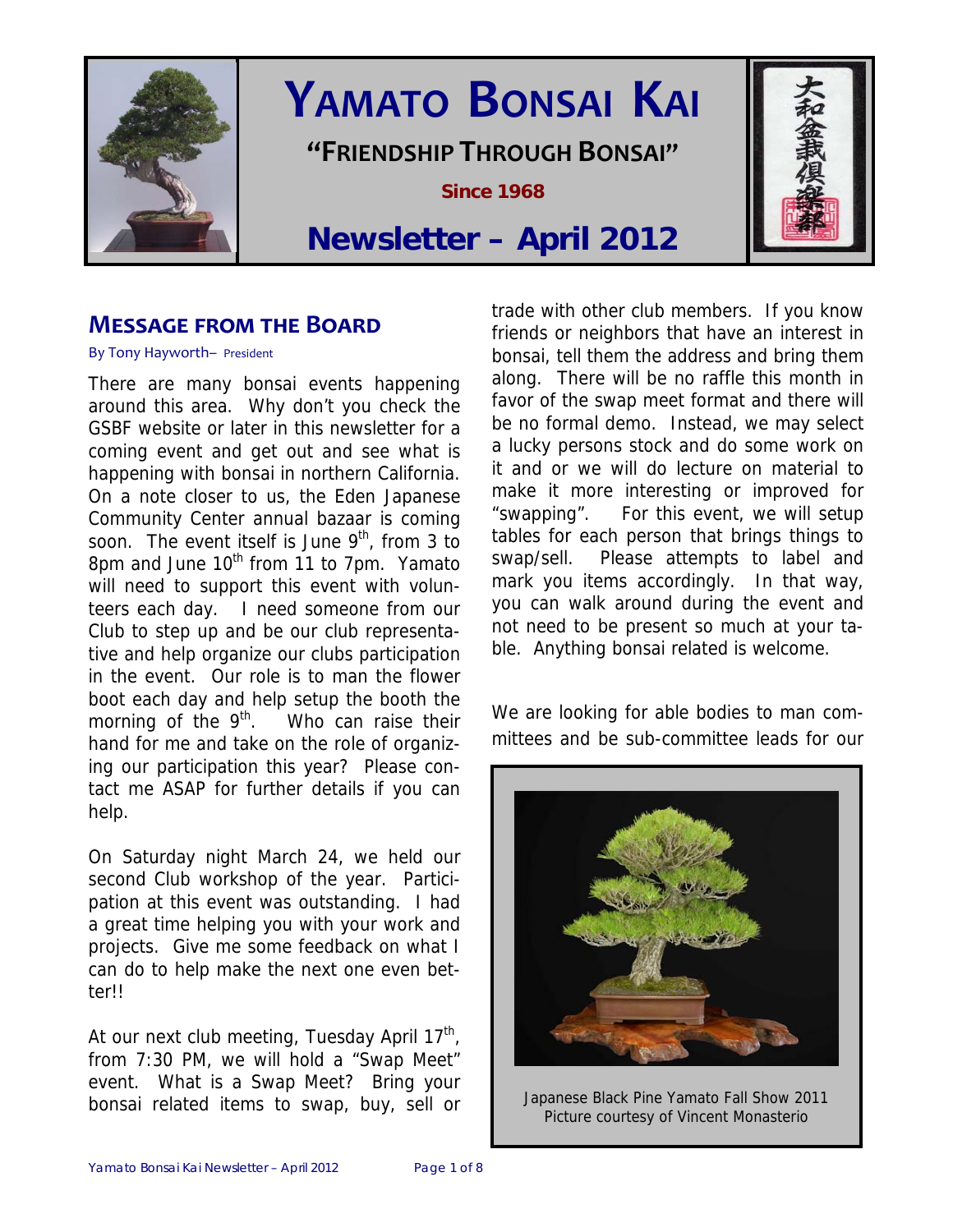annual fall show. Here is the list of assignments and everything is pretty much wide open.

~~~~~~~~~~~~~~~~~~~~~~~~~~~

## **COMMITTEE ASSIGNMENTS & CONTACTS**

Please ask any committee leader what you can do to help. We need volunteers to get the job done.

| <b>Committee</b>                               | Leader                 | Co-Leader |
|------------------------------------------------|------------------------|-----------|
| <b>Show Chairper-</b><br>son                   | Mike Butler            | Tony      |
| <b>Location Ar-</b><br>rangements              | Open                   |           |
| <b>Vendors</b>                                 | Jack Ellis             |           |
| <b>Advertising</b>                             | open                   |           |
| <b>Tickets</b>                                 | open                   |           |
| (admission & con-<br>solation prizes)          |                        |           |
| <b>Hospitality</b>                             | Sandy, Emiko,<br>Diana |           |
| (kitchen & serving<br>room)                    |                        |           |
| Demo                                           | Johnny, Mike,<br>Tony  |           |
| (Saturday & Sun-<br>day)                       |                        |           |
| <b>Setup and Take</b><br><b>Down</b>           | open                   |           |
| (Saturday / Sun-<br>day)                       |                        |           |
| <b>Yamato Plant</b><br><b>Sales</b>            | Brian & Vince          |           |
| <b>Silent Auction</b>                          | open                   |           |
| <b>Transportation</b>                          | <b>Richard Paulos</b>  |           |
| (storage / Tree -<br>pickup & return)          |                        |           |
| <b>Front Desk</b>                              | Lucky                  |           |
| (greeting; tickets;<br>literature<br>handouts) |                        |           |
| <b>Room &amp; Table</b><br>Layout              | Michael Baker          | Tony      |
| <b>Raffle Sales</b>                            |                        |           |
| (just before and<br>during demo)               |                        |           |

| <b>Committee</b>                                              | <b>Leader</b> | <b>Co-Leader</b> |
|---------------------------------------------------------------|---------------|------------------|
| <b>Security</b>                                               | open          |                  |
| <b>Construction</b>                                           | Mike Butler   |                  |
| <b>Door Prize</b>                                             | open          |                  |
| (organize consola-<br>tion prizes for after<br>demo each day) |               |                  |

Contact Mike Butler or Tony Hayworth for any of the open committees or other assignments. We need volunteers to get the job done.

~~~~~~~~~~~~~~~~~~~~~~~~~~~

#### **About the Yamato Bonsai Club**

The Yamato Bonsai Club has a long and distinguished history in the Bay Area. In 1968, the club was founded with six members including its first Sensei, Mr. Jimmy Inadomi from the Castro Valley area. Its second sensei was Mr. Juzaburo Furuzawa. Since 1976, the Yamato Bonsai Club has been under the guidance of Sensei John Uchida of Hayward.

Note: If you have moved or have update contact details, please notify Yamato Bonsai Kai, so that we may update our records. Thank you.

## **AT THE NEXT CLUB MEETING…**

~~~~~~~~~~~~~~~~~~~~~~~~~~

On Tuesday, April 17th, the club will be holding a swap meet. No demo and no raffle will be held, but please tell a friend!

Don't miss this club meeting event.

PLACE: Eden Japanese Community Center, 710 Elgin Street, San Lorenzo, CA Note: Club Meetings start at 7:30 PM.

~~~~~~~~~~~~~~~~~~~~~~~~~~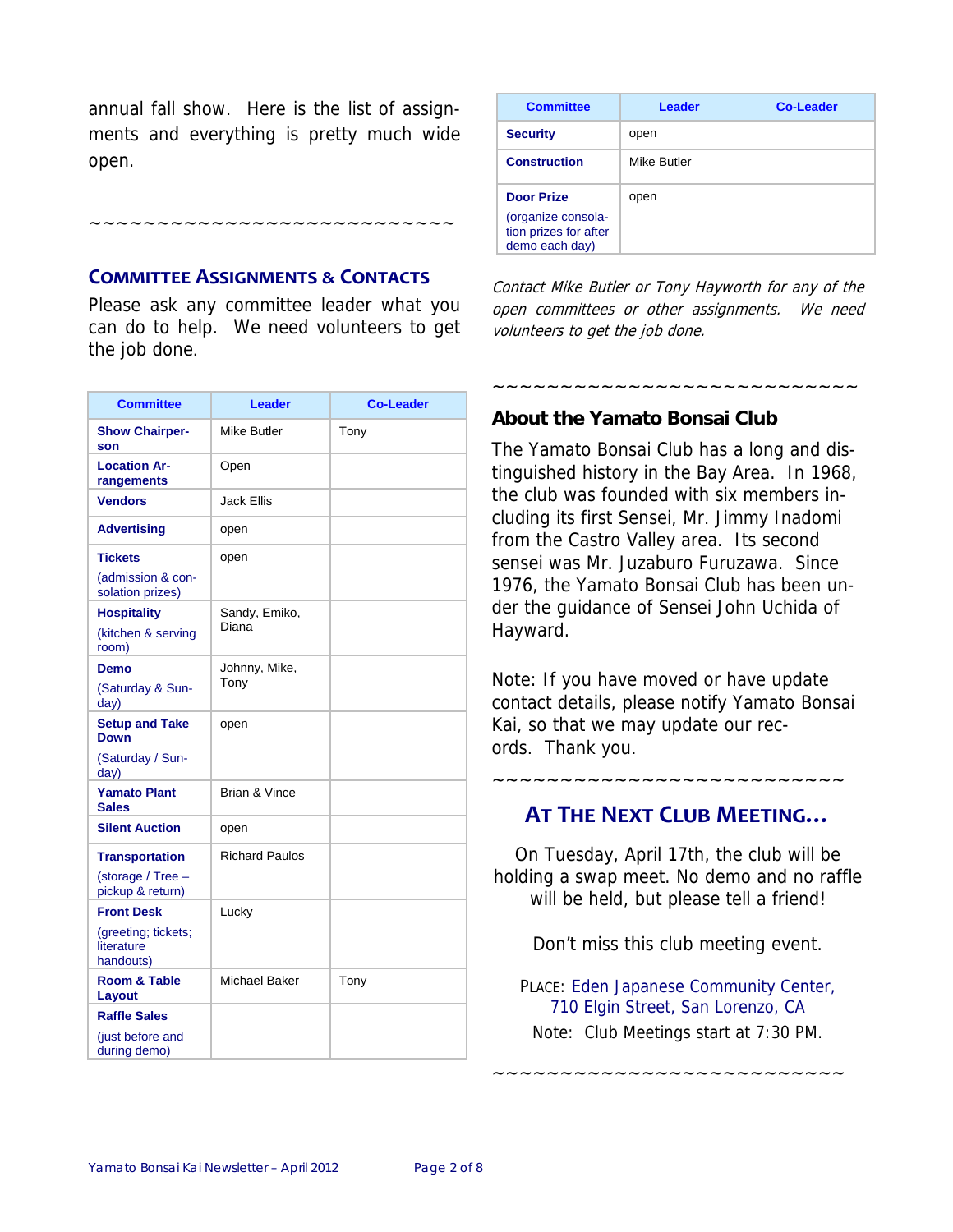

**Meeting Location Reminder** 

Our monthly club meetings are now held at the Eden Japanese Community Center. The location address is 710 Elgin Street San Lorenzo.

~~~~~~~~~~~~~~~~~~~~~~~~~~~



April is Sakura (Cherry Blossoms) courtesy of Tony Hayworth



## **SENSEI UCHIDA'S NOTES**

#### By Johnny Uchida – Club Sensei

If anybody has fruit trees like crabapples, persimmons, or pretty much any fruit tree, now is the time for blooming or blossoming. When trees blossom, if there is too much rain I take them inside a garage to get them out of the rain, (editor's note: a garage or covered spot that is not too warm or dry is better than bringing them inside the house). The next day, if the sun is shining take it out to let the "bees" pollinate it. Try that, that is my experience.

Too much rain makes the growth too strong. Especially for maples the growth is too leggy and you have to cut back more often. Also if it looks like the black pine candles are too long you may need to cut back sooner? But older black pines the growth is slower so maybe you won't need to. At this month's meeting I would like to talk about how much to take off of soil and roots. If you have any questions about your black pines bring it in to the meeting and we can help. I will see you at the meeting.

## ~~~~~~~~~~~~~~~~~~~~~~~~~~ **2011 YAMATO FALL SHOW PICTURES**

#### Photos by Vincent Monasterio

I got these pictures a while back from Vincent (except the one below which is mine) and just now was able to put them together for publicationbetter late than never! - Noah

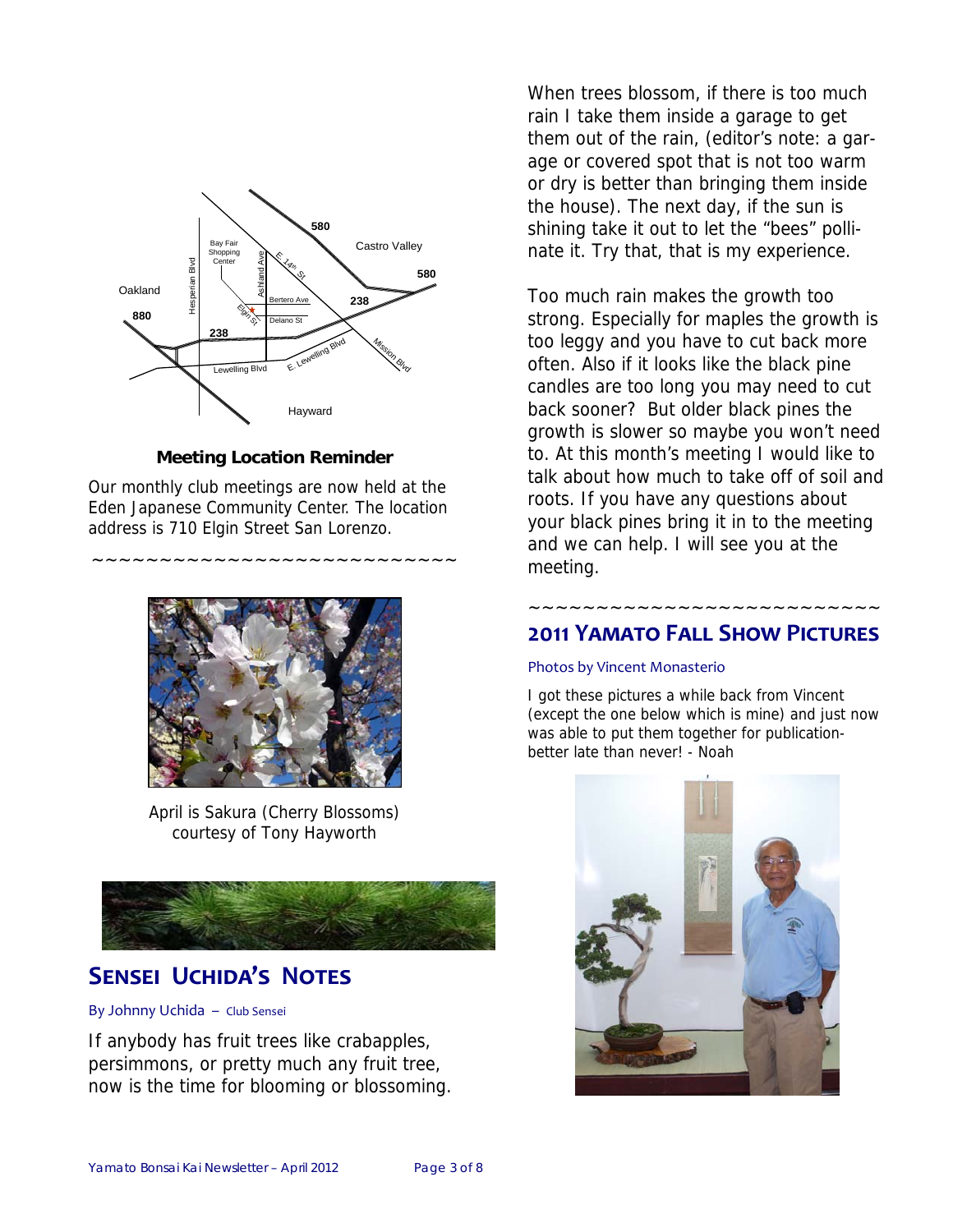









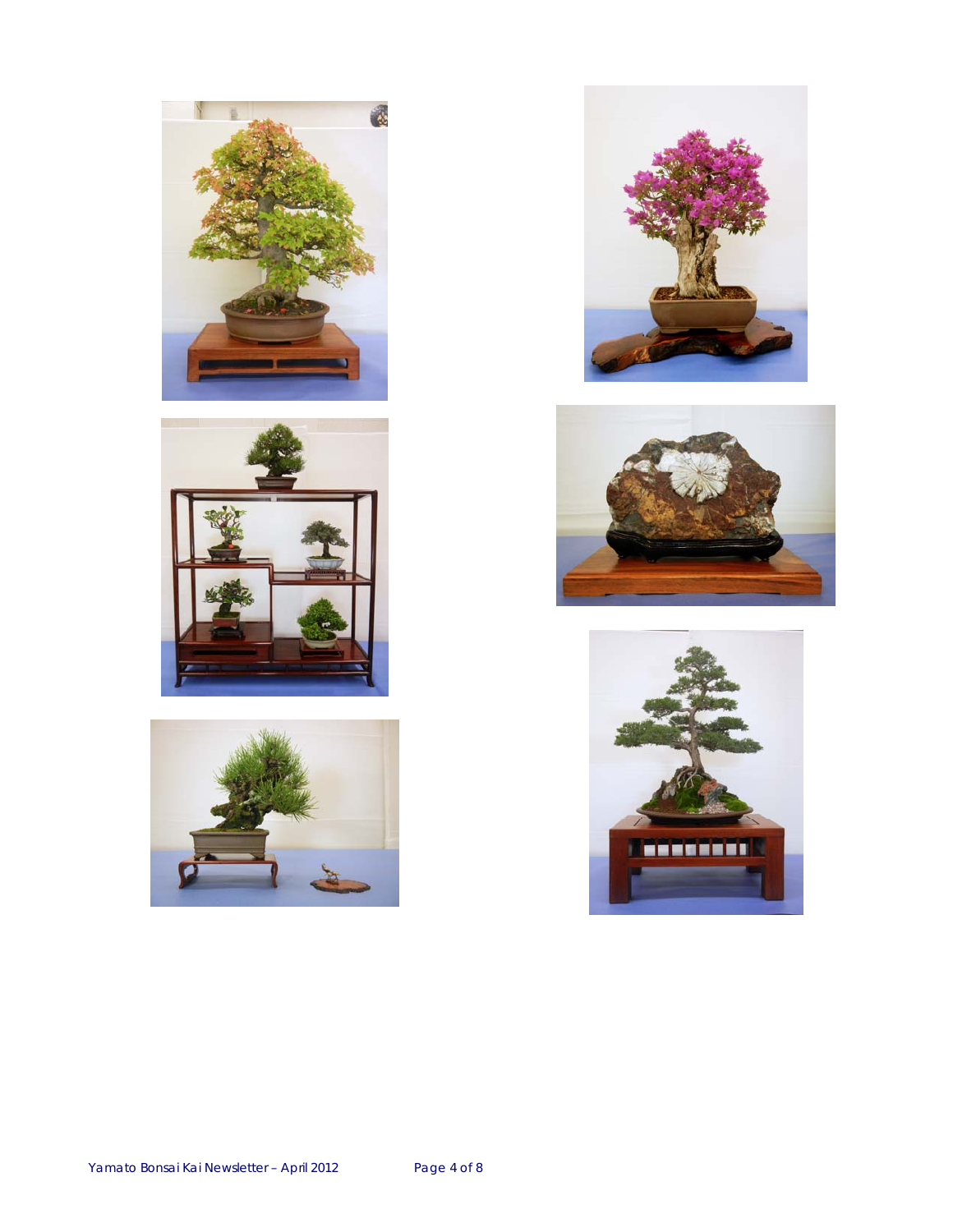









~~~~~~~~~~~~~~~~~~~~~~~~~~

## **BONSAI BASIC**

#### By Tony Hayworth

You can still safely transplant, with proper after care, many tree types this month: Apple, Azalea, Birch, Boxwood, Juniper, Camellia, Cedar, Citrus, Elm, Fir, 5-Needle Pine, Ginko, Hornbeam; Black Pine, Hinoki, Shimpaku, other Pines. I would try to get everything done by the  $2^{nd}$  or  $3^{rd}$  week of the month. The month of May will be right around the corner and you need to get a good 3 to 5 weeks of new root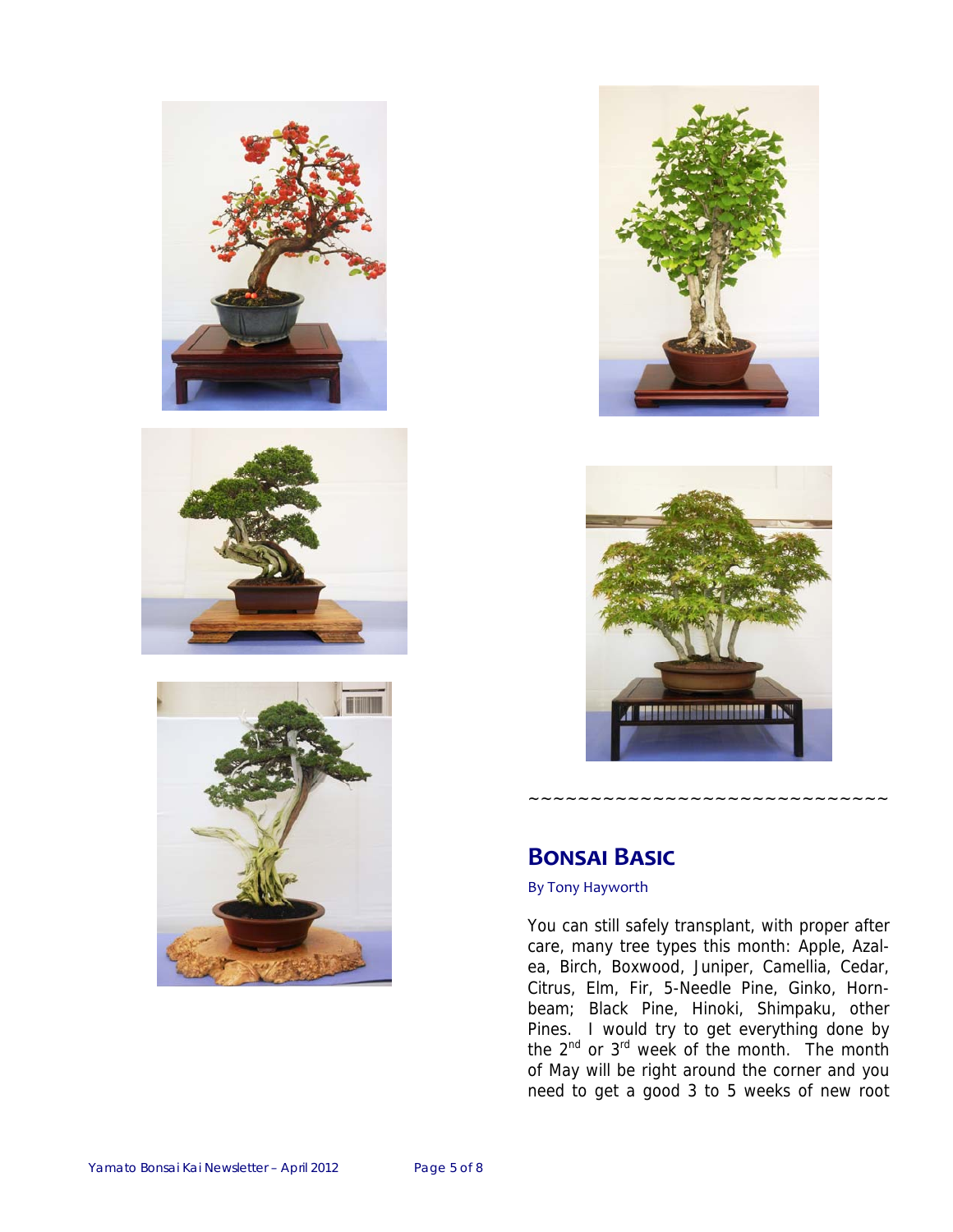growth before it gets too warm.

Everyone should be considering a fertilizer plan for the year. Keep it simple if you are new and not sure. I suggest a multi-purpose plant food (I use Miracle Gro – through a hose-end sprayer) Miracle Gro has two types. I buy them both and then alternate them every other month. One is general purpose and the other is more for acid loving plants of which I am over 80 percent of my trees.

Another great way to fertilize is with fish emulsion. In the old days I used it religiously. All the cats in the neighborhood love me. It is a lot of work if you have a lot of conifers like I do, but the effort is well worth it. Please read all instructions and know that Fish emulsion is NOT for the foliage of the tree. Get a large enough tray or container that will hold your bonsai pot and fill it with water and proper amount of fish emulsion. Then carefully place you bonsai in the container allowing the water to rise just over the edge of the pot. The bonsai will take on as much as it need in 15 minutes of soaking.

Here is another tip related to soil and transplanting. In all my mixtures in recent years, I include a small amount of bone meal and blood meal.

Blood meal is an excellent organic source of nitrogen. It promotes the above ground development of rich green leaf color. Bone meal is a source of nitrogen along with phosphorus and calcium…which are three critical elements for plant growth. Phosphorus is very important for the development of root growth. Calcium is an important component in the strength of plant cells. Bone meal also reduces the acidic levels in soils… so not too much.

Now is the time to select a tree to two (or three) as the trees you want to prepare and make ready for the Fall show. If you do not start now, you may lose your focus and it will be October and you will not be ready. Make sure your selections have a specific and recognizable bonsai style. If you cannot name the style precisely… then what is that telling you? Work on trimming and shaping plans to make sure the tree peaks for the Show. Bring in your trees for assessment

and advice from Sensei. In that way, you can work on the advice given and be successful for the Fall Show.



## **GSBF CALENDAR OF EVENTS**

(For a more complete list, please refer to Golden Statements calendar of events or visit the web site at www.gsbf-bonsai.org).

Some nearby scheduled events are:

**April 14-15, 2012** 

**Sacramento, California American Bonsai Association, Sacramento: 53rd Annual Spring Show** at the Shepard Garden and Arts Center, 3330 McKinley Ave, Sacramento, CA. Show hours are Saturday 10:00 AM â€" 5:00 PM, Sunday 10:00 AM â€" 4:00 PM. Demonstration each day at 1:30 PM by John Thompson followed by a raffle of bonsai (includes the demonstration tree) and bonsai related material. There is a large vendor area with club member trees, pots, etc. For information contact Greg McDonald at Gregandleeanne@ comcast.net, by phone at 530-642-2521, or visit our website at http://abasbonsai.org/.

### **April 21-22, 2012 Palo Alto, CA**

**Kusamura Bonsai Club**: 52nd Annual Show at the Lucie Stern Community Center, 1305 Middlefield Road. Admission is free. Show hours are Saturday: 12 Noon - 5PM, and Sunday: 11AM - 5PM. There will be demonstrations, raffles, and club member tree sales both days. Guest demonstrator toTim Kong. For more information, contact Rita Curbow at 408-732-4957 or kusamura@ gsbf-bonsai.org.

## **April 21 - 22, 2012**

**San Jose, California San Jose Betsuin Bonsai Club: 42nd Anniversary Exhibition** at the San Jose Buddhist Church Betsuin, 640 N. 5th Street, San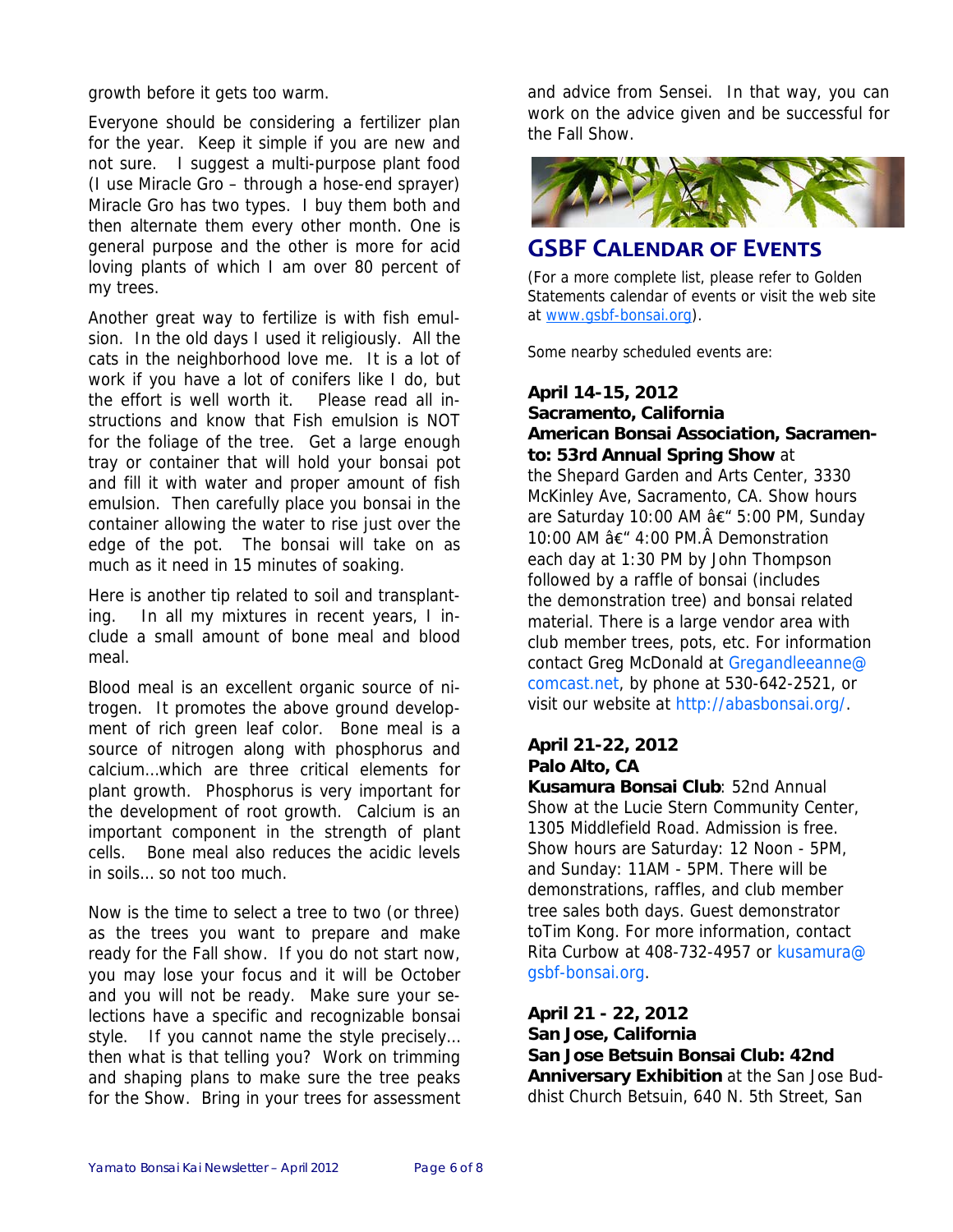Jose. Hours are Saturday, Noon 5 PM, and Sunday

11 AM â€" 4 PM. Demonstrations featuring Harry Hirao, "Mr. California Juniper" will be held at 1 PM on both days. At the conclusion of each demonstration the tree will be raffled off. Plants and bonsai materials will be available for sale. Free admission. For more information, contact Ken Azuma, 408-730-4506 or kennethazuma@ sbcglobal.net.

#### **May 5 & 6, 2012 Sacramento, California 66th Annual Sacramento Bonsai Club**

**Show**: Sacramento Buddhist Church, 2401 Riverside Blvd., May 5 (12-5pm) & 6 (10-4pm). Demonstrations both days, 2 pm, by Boon Manatikivipart, followed by benefit drawings. Free admission, plant and tree sales.

## **YAMATO CLASSIFIEDS**

**Pre-Bonsai and Bonsai - For Sale** – I have many bonsai and pre-bonsai material for sale… including some large landscape sized bonsai styled trees. I am overstocked and want to move this material to a good home. Is that you? I have a few pots for cheap also.

Contact Tony Hayworth early for best selection. Phone: 510-471-9238 or bonsaicho@comcast.net.

~~~~~~~~~~~~~~~~~~~~~~~~~~

## **THIS MONTH …**

A very Happy Birthday to:

1st – Dave Barron 17th – Lyle Crater